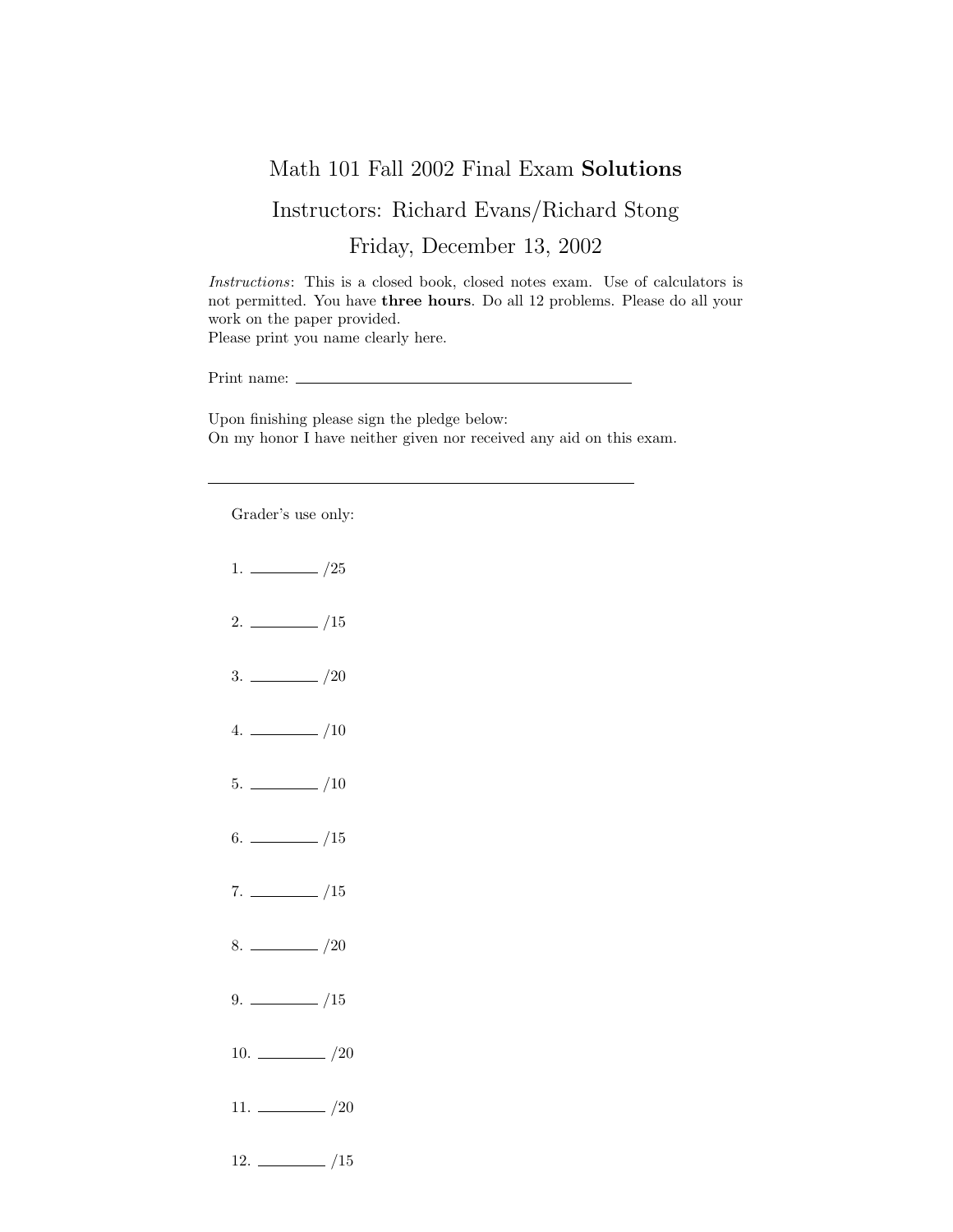1. [25 points] Evaluate the derivatives of the following functions (a)  $g(x) = \frac{\sin x}{1 + \tan x}$ 

$$
g'(x) = \frac{(1 + \tan x) \frac{d(\sin x)}{dx} - \sin x \frac{d(1 + \tan x)}{dx}}{(1 + \tan x)^2}
$$

$$
= \frac{(1 + \tan x) \cos x - \sin x \sec^2 x}{(1 + \tan x)^2}.
$$

(b) 
$$
h(t) = \sqrt{1 + e^{-2t}}
$$

$$
h'(t) = \frac{1}{2\sqrt{1+e^{-2t}}} \frac{d(1+e^{-2t})}{dt} = \frac{-2e^{-2t}}{2\sqrt{1+e^{-2t}}} = \frac{-e^{-2t}}{\sqrt{1+e^{-2t}}}.
$$

(c) 
$$
F(x) = \arcsin(1 - x^2)
$$

$$
F'(x) = \frac{1}{\sqrt{1 - (1 - x^2)^2}} \frac{d(1 - x^2)}{dx} = \frac{-2x}{\sqrt{1 - (1 - x^2)^2}}.
$$

(d) 
$$
G(t) = (1 + \sec(t^3 - 1))^2
$$

$$
G'(t) = 2(1 + \sec(t^3 - 1)) \frac{d(\sec(t^3 - 1))}{dt} = 2(1 + \sec(t^3 - 1)) \sec(t^3 - 1) \tan(t^3 - 1) \frac{d(t^3 - 1)}{dt}
$$
  
=  $6t^2(1 + \sec(t^3 - 1)) \sec(t^3 - 1) \tan(t^3 - 1).$ 

(e) 
$$
H(x) = \int_2^{x^2} \frac{1}{\ln t} dt
$$
  

$$
H'(x) = \frac{1}{\ln(x^2)} \frac{d(x^2)}{dx} = \frac{2x}{\ln(x^2)}.
$$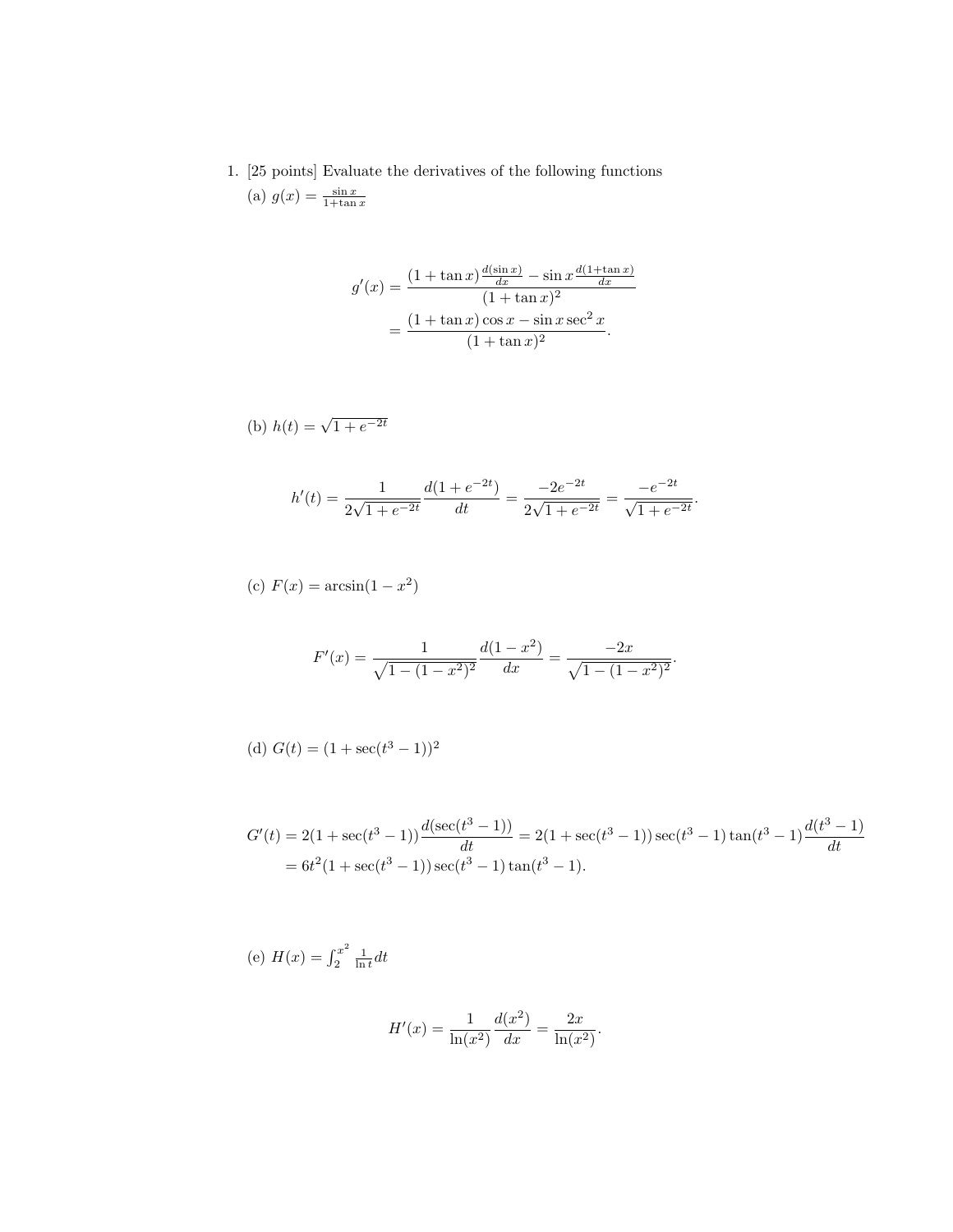2. [15 points] Evaluate the following limits, if they exist. (a)  $\lim_{x \to -2} \frac{x^3 + x^2 + 4}{x^2 + x - 2}$ 

This limit is indeterminate of type  $0/0$  so by L'Hôpital

$$
\lim_{x \to -2} \frac{x^3 + x^2 + 4}{x^2 + x - 2} = \lim_{x \to -2} \frac{3x^2 + 2x}{2x + 1} = \frac{12 - 4}{-4 + 1} = -\frac{8}{3}.
$$

(b) 
$$
\lim_{x \to 0} (e^{2x} - 1) \cot x
$$

This limit is indeterminate of type  $0 \cdot \infty$  so rearranging and applying L'Hôpital give

$$
\lim_{x \to 0} (e^{2x} - 1) \cot x = \lim_{x \to 0} \frac{e^{2x} - 1}{\tan x} = \lim_{x \to 0} \frac{2e^{2x}}{\sec^2 x} = \frac{2}{1} = 2.
$$

(c) 
$$
\lim_{x \to \infty} \left(1 - \frac{2}{x}\right)^{x+2}
$$

This limit is indeterminate of type  $1^\infty$  so rearranging and applying L'Hôpital gives

$$
\lim_{x \to \infty} \left( 1 - \frac{2}{x} \right)^{x+2} = \lim_{x \to \infty} \exp\left( (x+2) \ln\left( 1 - \frac{2}{x} \right) \right)
$$

$$
= \exp\left( \lim_{x \to \infty} \frac{\ln\left( 1 - \frac{2}{x} \right)}{1/(x+2)} \right)
$$

$$
= \exp\left( \lim_{x \to \infty} \frac{\frac{2/x^2}{(1-\frac{2}{x})}}{-1/(x+2)^2} \right)
$$

$$
= \exp\left( \lim_{x \to \infty} -\frac{2(x+2)^2}{x^2-2x} \right) = \exp\left( \lim_{x \to \infty} -\frac{4(x+2)}{2x-2} \right)
$$

$$
= \exp\left( \lim_{x \to \infty} -\frac{4}{2} \right) = \exp(-2) = e^{-2}.
$$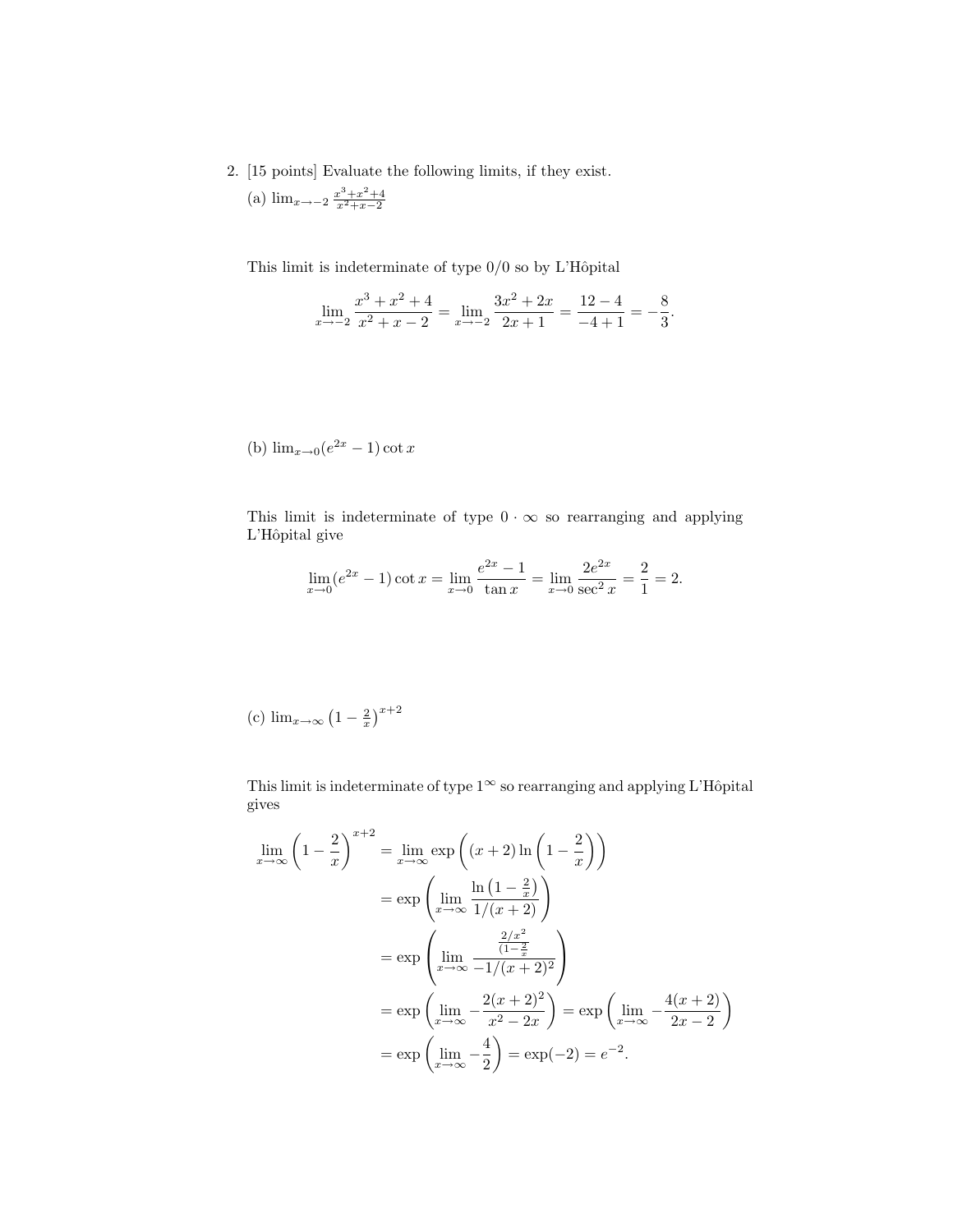3. [20 points] Evaluate the following integrals (a)  $\int 3xe^{x^2+1}dx$ 

Substituting  $u = x^2 + 1$ ,  $du = 2x dx$  gives

$$
\int 3xe^{x^2+1}dx = \frac{3}{2}\int e^u du = \frac{3}{2}e^u + C = \frac{3}{2}e^{x^2+1} + C.
$$

(b)  $\int_0^\pi \frac{\sin x}{3-2\cos x} dx$ 

Substituting  $u = 3-2\cos x$ ,  $du = 2\sin x dx$ ,  $x = 0$  means  $u = 1$  and  $x = \pi$ means  $u = 5$  gives

$$
\int_0^\pi \frac{\sin x}{3 - 2\cos x} dx = \frac{1}{2} \int_1^5 \frac{du}{u} = \frac{1}{2} \ln u \Big|_1^5 = \frac{1}{2} (\ln 5 - \ln 1) = \frac{1}{2} \ln 5.
$$

## (c)  $\int \frac{x^2}{1+x^6} dx$

Substituting  $u = x^3$ ,  $du = 3x^2 dx$  gives

$$
\int \frac{x^2}{1+x^6} dx = \frac{1}{3} \int \frac{du}{1+u^2} = \frac{1}{3} \arctan u + C = \frac{1}{3} \arctan(x^3) + C.
$$

(d)  $\int (1 + \tan x)^3 \sec^2 x dx$ 

Substituting  $u = 1 + \tan x$ ,  $du = \sec^2 x dx$  gives

$$
\int (1 + \tan x)^3 \sec^2 x dx = \int u^3 du = \frac{1}{4}u^4 + C = \frac{1}{4}(1 + \tan x)^4 + C.
$$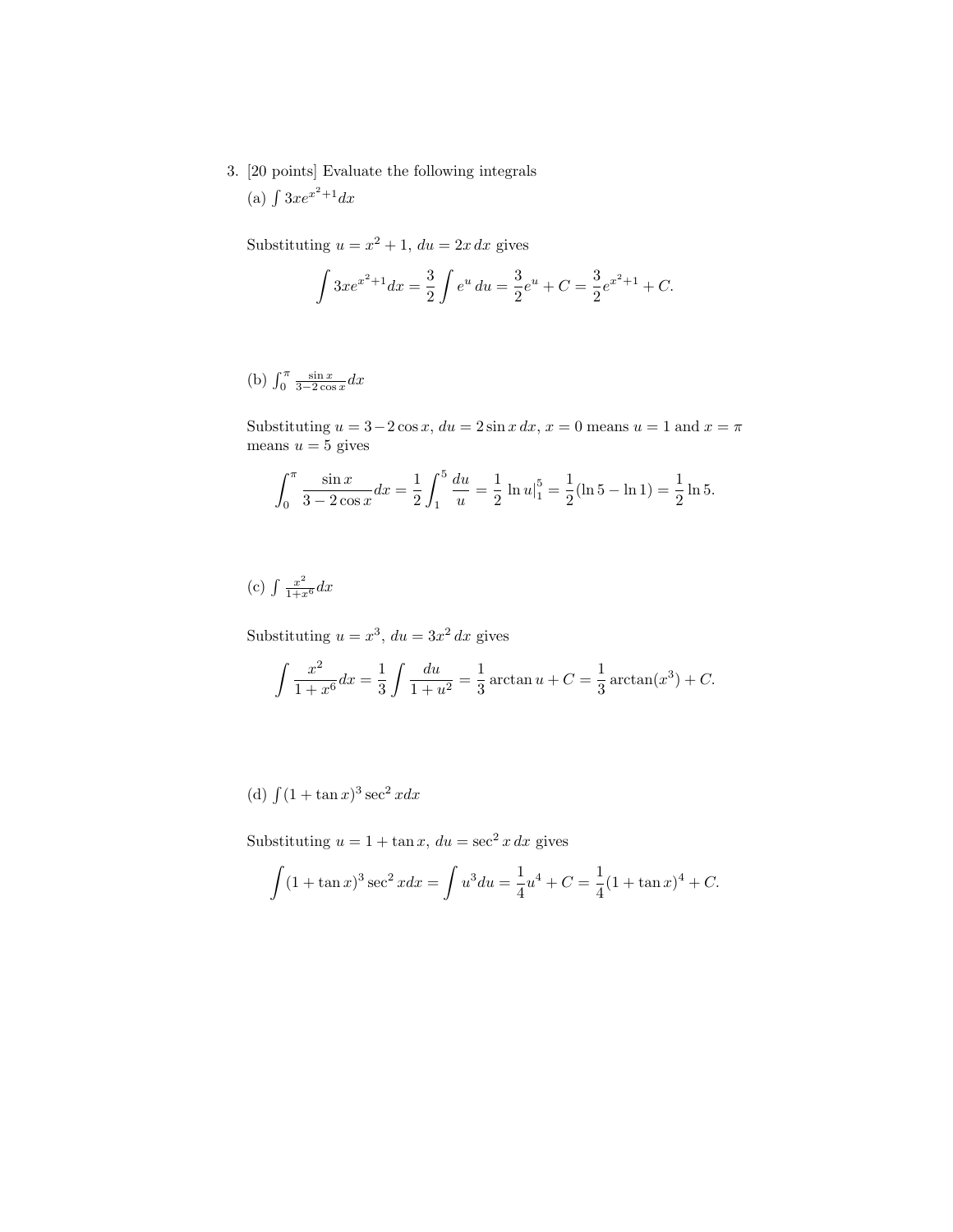4. [10 points] Find the area of the region in the plane bounded by the curves  $y = x - x^2$  and  $y = 2x - 2$ .

The two curves meet when  $x-x^2 = 2x-2$  or  $0 = x^2+x-2 = (x-1)(x+2)$ , hence at  $x = 1$  and  $x = -2$ . At  $x = 0$ , the parabola has  $y = 0$  and the line has  $y = -2$ . Hence the parabola is the higher curve for  $-2 \le x \le 1$ . Hence the area is

$$
A = \int_{-2}^{1} (x - x^2 - (2x - 2)) dx = \int_{-2}^{1} (2 - x - x^2) dx
$$
  
=  $\left(2x - \frac{1}{2}x^2 - \frac{1}{3}x^3\right)\Big|_{-2}^{1} = \left(2 - \frac{1}{2} - \frac{1}{3}\right) - \left(-4 - 2 + \frac{8}{3}\right)$   
=  $\frac{9}{2}$ .

5. [10 points] Find the equation of the tangent line to the function  $y =$  $ln(1 + 2x)$  at  $x = 0$ .

Since

$$
\frac{d}{dx}\ln(1+2x) = \frac{2}{1+2x}
$$

the slope of the tangent line is

$$
m = \frac{d}{dx}\ln(1+2x)\Big|_{x=0} = \frac{2}{1+0} = 2.
$$

Since the tangent line goes through  $(0, \ln(1+0)) = (0, 0)$ , the equation is  $(y-0) = 2(x - 0)$  or  $y = 2x$ .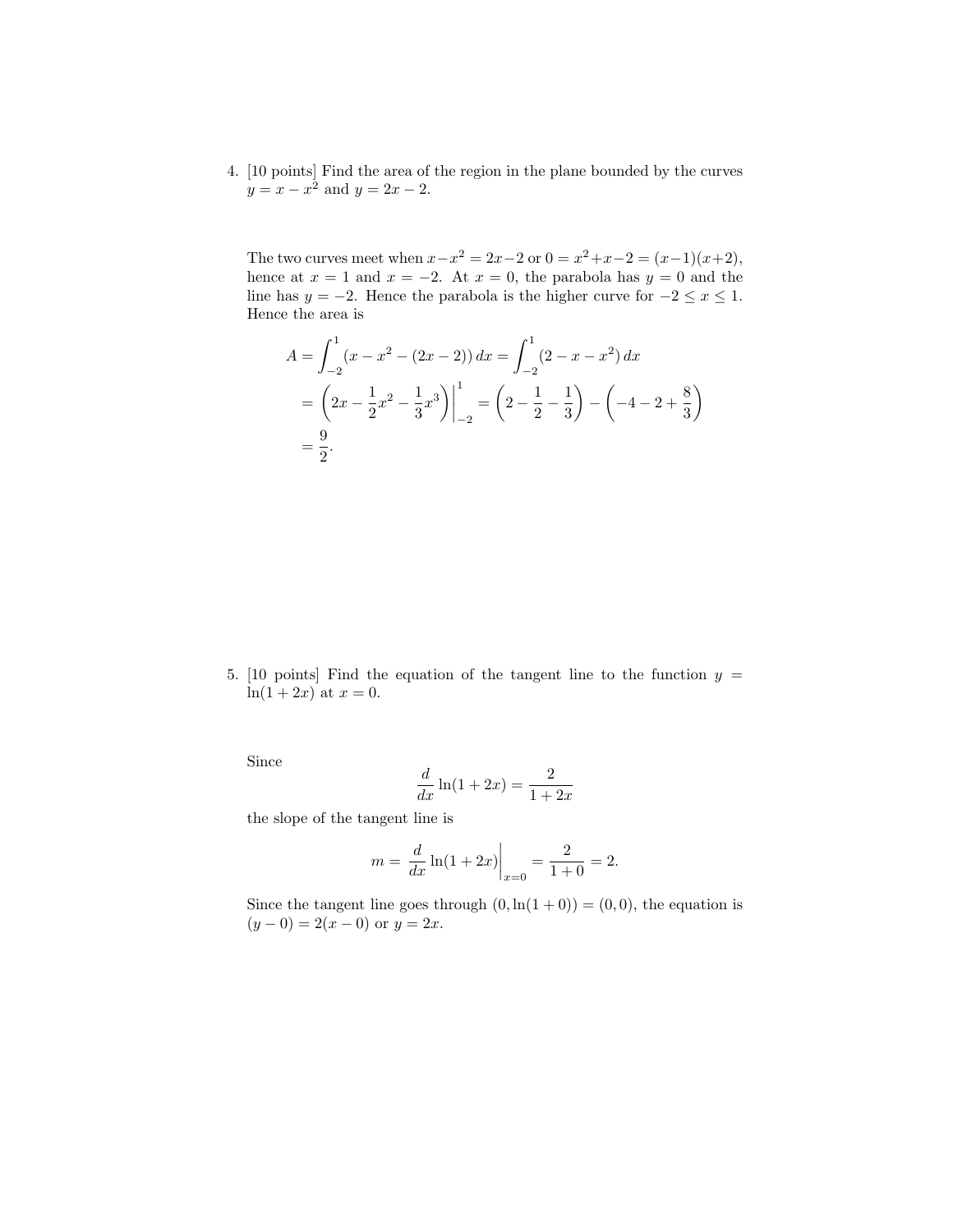6. [15 points] Let R be the region in the plane bounded by the curve  $y =$  $\sqrt{x} - 2$ , the line  $x = 9$  and the x-axis. Let S be the solid that results from revolving  $R$  about the x-axis. Express the volume of  $S$  as a definite integral in TWO ways, using the method of washers and the method of shells. Evaluate ONE of these two integrals (your choice).

Since the region is revolved about the  $x$ -axis, to use the method of washers we must do an integral with repsect to x. The smallest x value that occurs is  $x = 4$  where the parabola  $y = \sqrt{x} - 2$  crosses the x-axis. The largest is  $x = 9$  at the vertical line. For  $4 \le x \le 9$  the parabola is over the *x*-axis, so the volume is

$$
V = \int_{4}^{9} \pi \left(\sqrt{x} - 2\right)^{2} - 0^{2}\right) dx = \pi \int_{4}^{9} (x - 4\sqrt{x} + 4) dx
$$
  
=  $\pi \left(\frac{1}{2}x^{2} - \frac{8}{3}x^{3/2} + 4x\right)\Big|_{4}^{9}$   
=  $\pi \left(\left(\frac{81}{2} - 72 + 36\right) - \left(8 - \frac{64}{3} + 16\right)\right)$   
=  $\frac{11\pi}{6}$ .

To use the method of shells we must do an integral with respect to  $y$ . The smallest y value is  $y = 0$  at the x-axis and the highest is  $y = 1$  when the parabola  $y = \sqrt{x} - 2$  crosses the vertical line  $x = 9$ . For  $0 \le y \le 1$ the right side of the region is the vertical line  $x = 9$  and the left side is the right side of the region is the vertical line x<br> $y = \sqrt{x} - 2$  or  $x = (y = 2)^2$ . Hence the volume is

$$
V = \int_0^1 2\pi y (9 - (y + 2)^2) dy = 2\pi \int_0^1 (5y - 4y^2 - y^3) dy
$$
  
=  $2\pi \left(\frac{5}{2}y^2 - \frac{4}{3}y^3 - \frac{1}{4}y^4\right)\Big|_0^1$   
=  $2\pi \left(\frac{5}{2} - \frac{4}{3} - \frac{1}{4}\right) = \frac{11\pi}{6}.$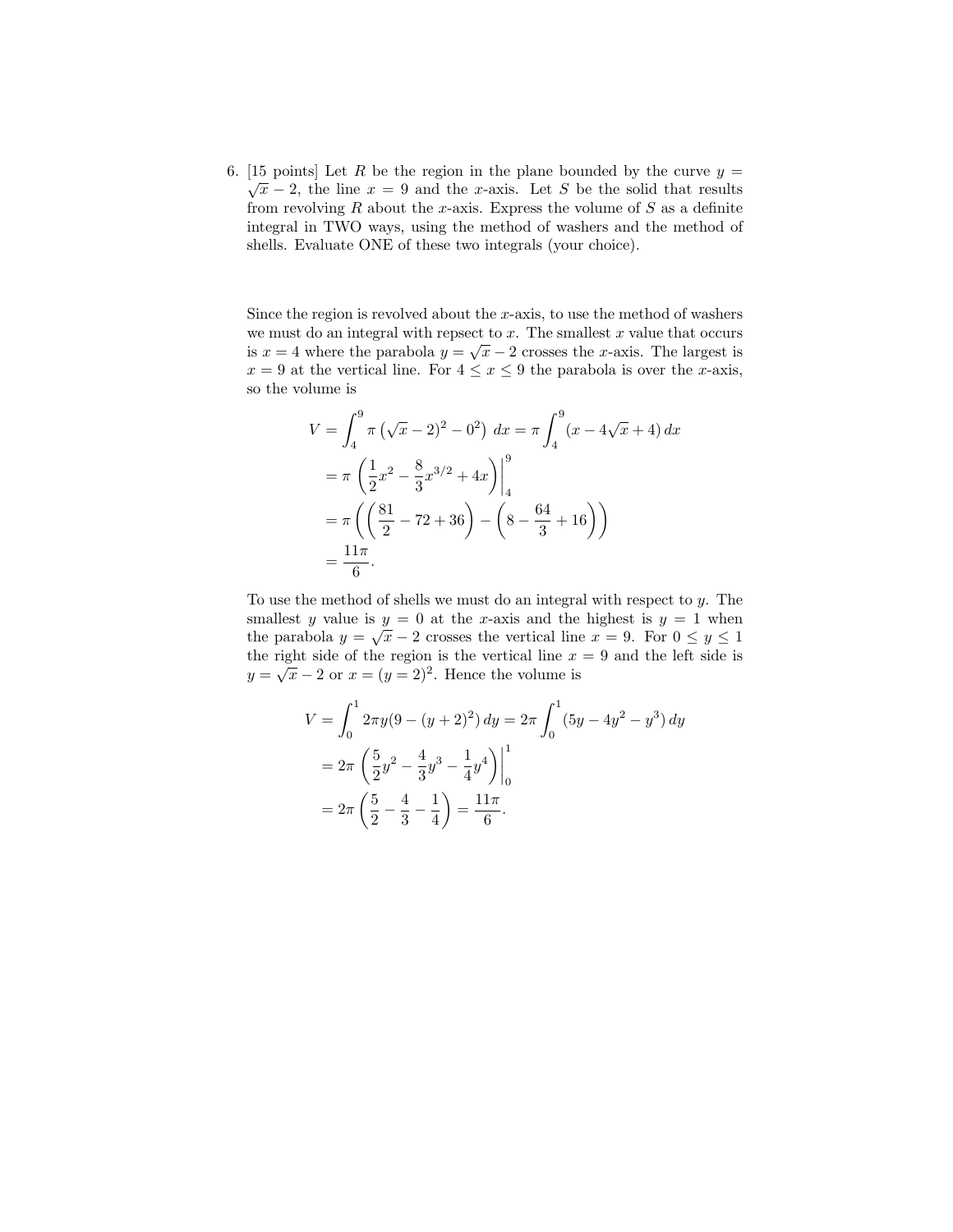7. [15 points] Consider the curve C given by  $y = (e^x + e^{-x})/2$  for  $0 \le x \le 2$ . (a) Find the length of the curve  $C$ .

Let 
$$
f(x) = (e^x + e^{-x})/2
$$
, then  $f'(x) = (e^x - e^{-x})/2$  so  
\n
$$
(f'(x))^2 = \frac{1}{4}e^{2x} - \frac{1}{2} + \frac{1}{4}e^{-2x}
$$

and

$$
1 + (f'(x))^{2} = \frac{1}{4}e^{2x} + \frac{1}{2} + \frac{1}{4}e^{-2x} = \left(\frac{e^{x} + e^{-x}}{2}\right)^{2}.
$$

Hence the arc length is

$$
L = \int_0^2 \left( \frac{e^x + e^{-x}}{2} \right) dx = \left( \frac{e^x - e^{-x}}{2} \right) \Big|_0^2 = \frac{e^2 - e^{-2}}{2}.
$$

(b) Express the area of the surface that results from revolving  $C$  about the y-axis as a definite integral, but do not attempt to evaluate the integral.

Since the curve is revolved about the y-axis the radius is  $x$  so the surface area is  $\overline{a}$ 

$$
S = \int_0^2 2\pi x \left( \frac{e^x + e^{-x}}{2} \right) dx.
$$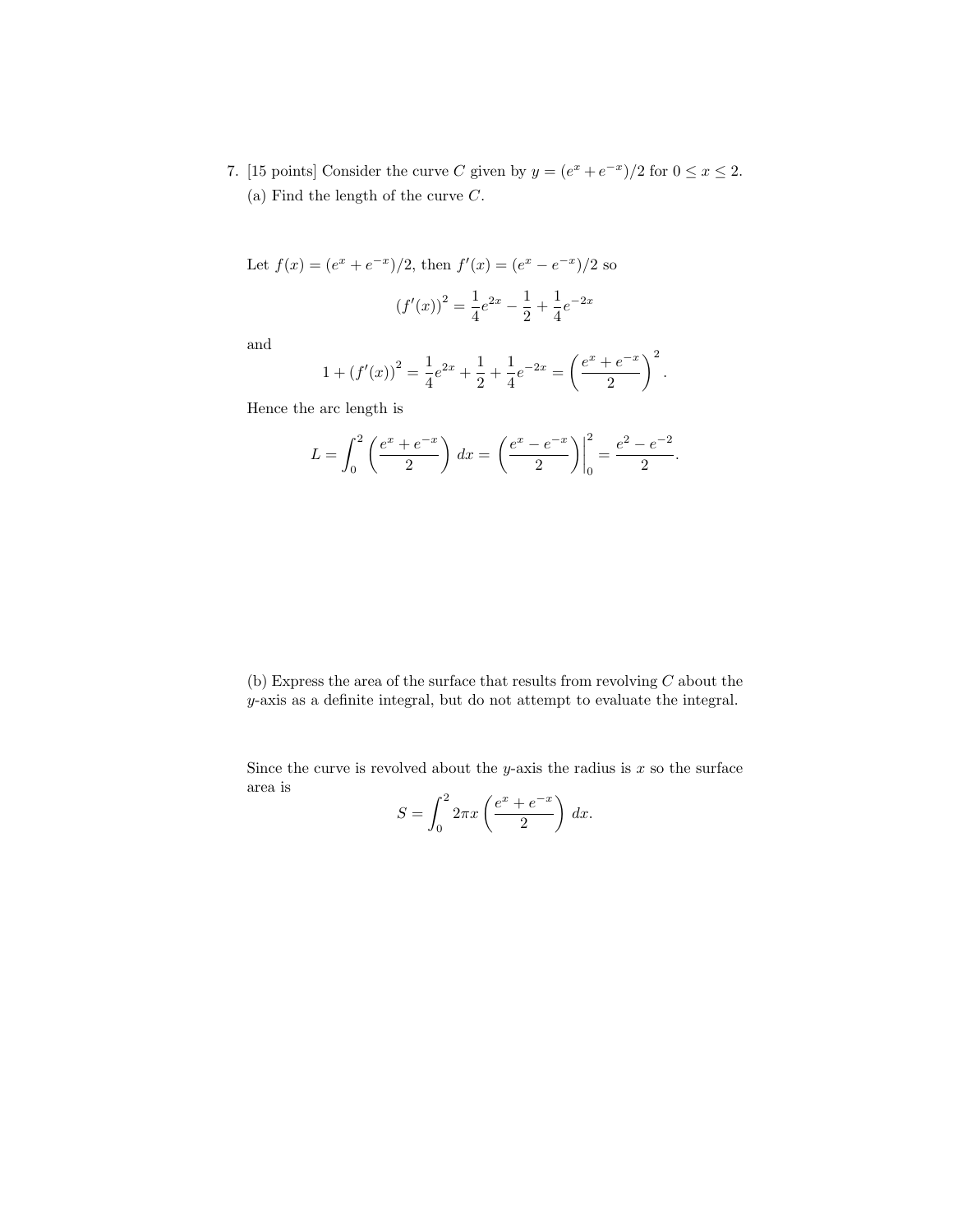8. [20 points] For the function  $f(x) = \frac{1}{5}x^5 + \frac{1}{4}x^4 - \frac{8}{3}x^3 - 6x^2$ , the first two derivatives are  $f'(x) = x^4 + x^3 - 8x^2 - 12x = x(x+2)^2(x-3)$  and  $f''(x) = 4x^3 + 3x^2 - 16x - 12 = (4x + 3)(x + 2)(x - 2)$ . YOU ARE NOT REQUIRED TO VERIFY THESE FORMULAS. For all other aspects of this problem you are required to justify your answer.

(a) Find the open intervals on which the function  $f$  is increasing and those on which it is decreasing.

x is positive for  $x > 0$  and negative for  $x < 0$ .  $(x + 2)^2$  is always nonnegative but it zero at  $x = -2$ .  $x - 3$  is positive for  $x > 3$  and negative for  $x < 3$ . Hence  $f'(x) = x(x+2)^2(x-3)$  is positive for  $x < -2$  and for  $-2 < x < 0$ , negative for  $0 < x < 3$ , and positive for  $x > 3$ . Thus f is increasing on  $(-\infty, -2)$  and on  $(-2, 0)$ , f is decreasing on  $(0, 3)$  and f is increasing on  $(3, \infty)$ . Since  $f(x)$  is continuous at  $x = -2$ , it is also correct to say f is increasing on  $(-\infty, 0)$ .

(b) Find all critical points of  $f(x)$  and classify them as local maxima, local minima or neither.

 $f'$  always exists so the critical points are where  $f'(x) = 0$ , that is at  $x = -2$ ,  $x = 0$  and  $x = 3$ . From the first derivative test and part (a),  $x = -2$  is neither a local maximum nor a local minimum,  $x = 0$  is a local maximum and  $x = 3$  is a local minimum. The last two critical points can also be classified using the second derivative test since  $f''(0) = -12 < 0$ and  $f''(3) = 75 > 0$ .

(c) Find the intervals on which the function  $f$  is concave upward and concave downward.

 $4x + 3$  is positive for  $x > -3/4$  and negative for  $x < -3/4$ .  $x + 2$  is positive for  $x > -2$  and negative for  $x < -2$ .  $x - 2$  is positive for  $x > 2$ and negative for  $x < 2$ . Hence  $f''(x) = (4x+3)(x+2)(x-2)$  is negative for  $x < -2$ , positive for  $-2 < x < -3/4$ , negative for  $-3/4 < x < 2$ and positive for  $x > 2$ . Hence f is concave upward of  $(-2, -3/4)$  and on  $(2,\infty)$  and f is concave downward on  $(-\infty,-2)$  and on  $(-3/4,2)$ .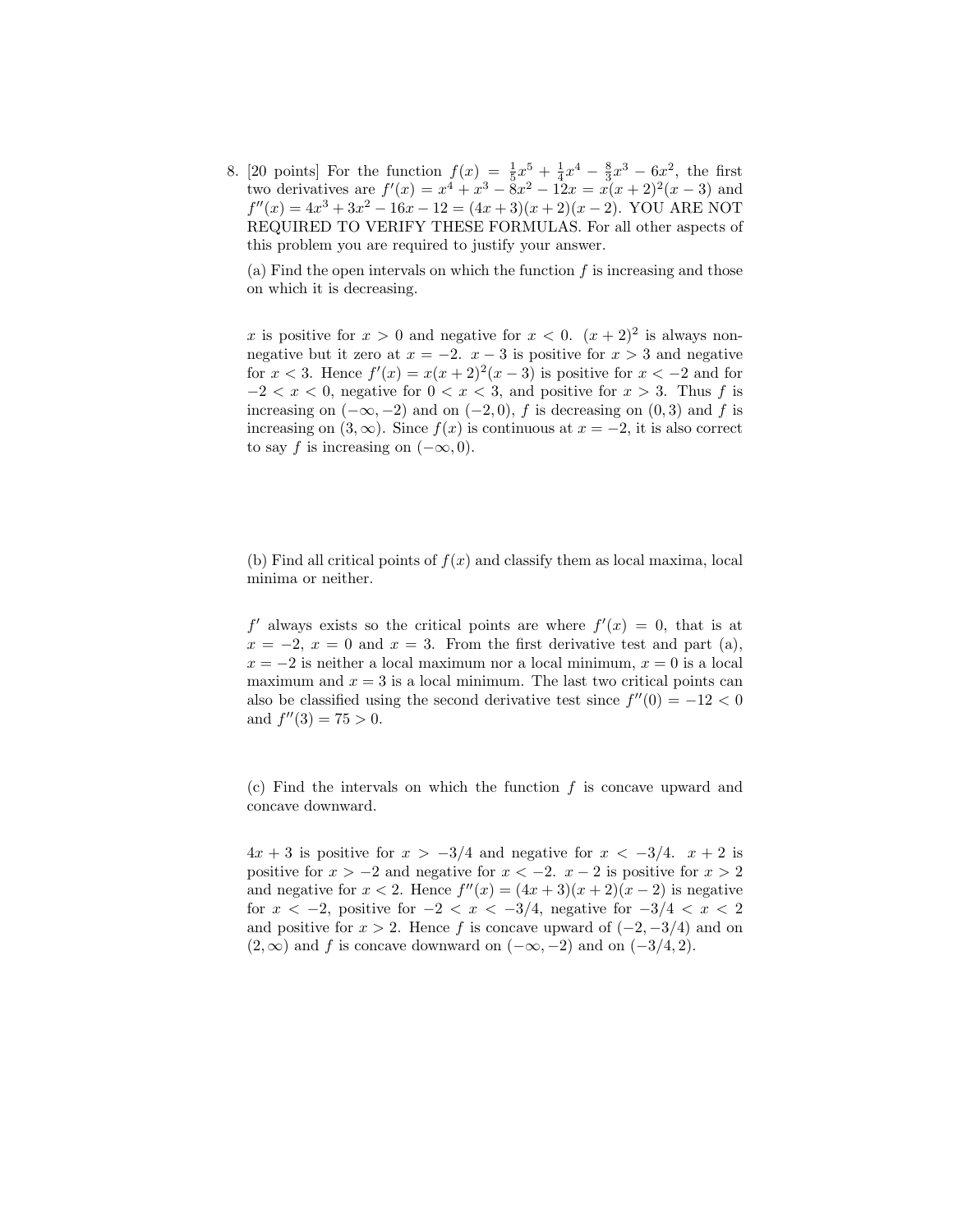9. [15 points] When salt is dissolved in water, the amount A of salt that remains undissolved after t minutes satisfies the differential equation  $\frac{dA}{dt}$  =  $-kA$ ,  $(k > 0)$ . If 25% dissolves after 2 minutes, how long does it take for half the salt to dissolve? NOTE: you do not have to simplify your final answer.

Since the rate of change of A is proportional to A, we have  $A(t) = A_0 e^{-kt}$ for some constants  $A_0 = A(0)$  and  $k > 0$ . Since 25% has dissolved at  $t = 2$ , we have  $A(2) = 3A_0/4$  and plugging in  $t = 2$  gives

$$
3A_0/4 = A(2) = A_0 e^{-2k}
$$
 or  $e^{2k} = 4/3$  or  $k = \frac{1}{2} \ln(4/3)$ .

The time t at which half dissolves satisfies  $A(t) = A_0/2 = A_0 e^{-kt}$  or  $e^{kt} = 2 \text{ or }$   $\ln 2 = 2 \ln 2$ 

$$
t = \frac{\ln 2}{k} = \frac{2 \ln 2}{\ln(4/3)}.
$$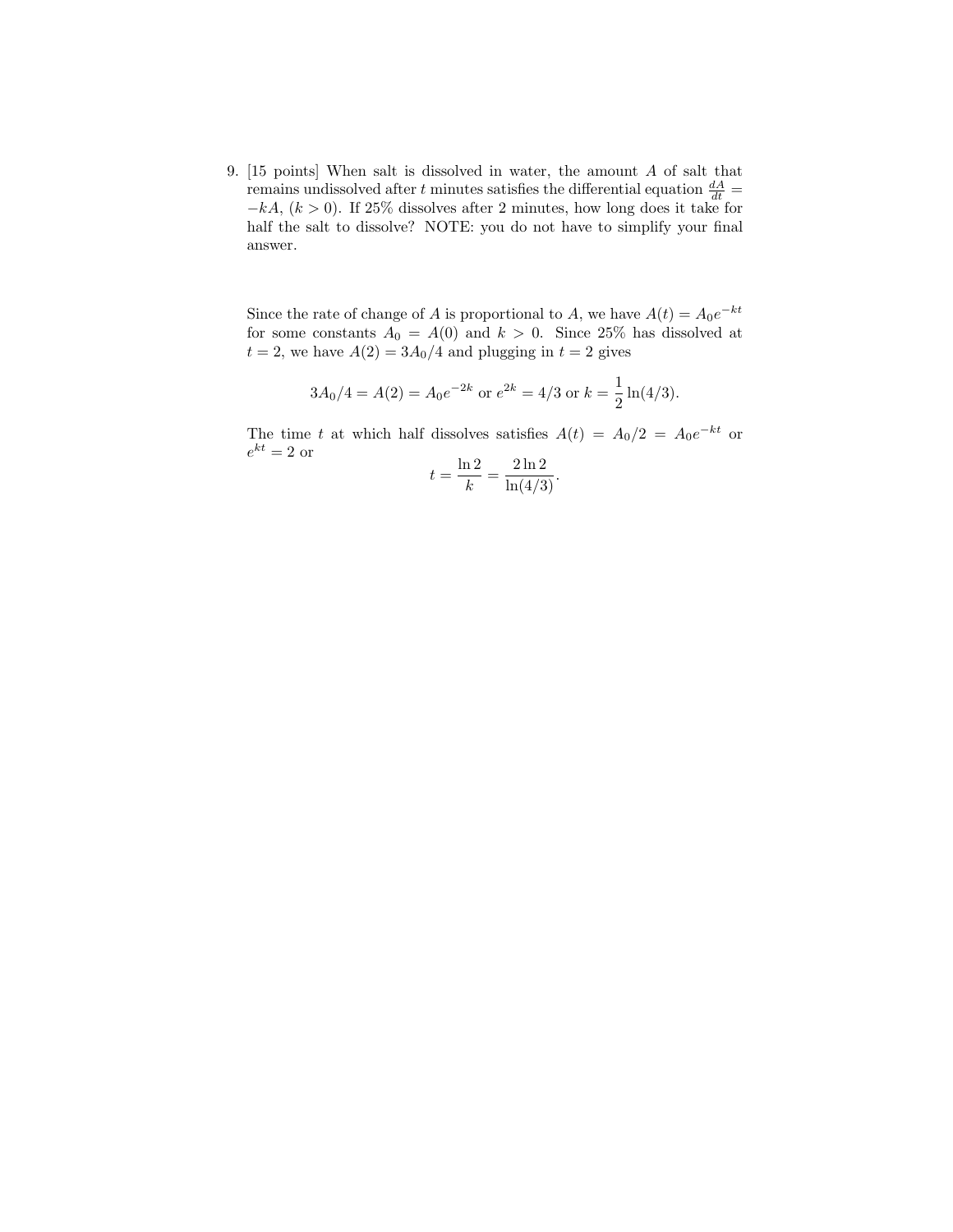10. [20 points] We wish to make an ice cream cone with a volume of  $18\pi$  in<sup>3</sup>. What dimensions give the minimum possible area? You must justify that your answer really is the global minimum. (The area of a cone of height  $h$  and radius  $r$  is  $A = \pi r \sqrt{r^2 + h^2}$  and the volume is  $V = \frac{1}{3} \pi r^2 h$ .)

Let  $r$  be the radius of the cone and  $h$  the height in inches. Since the volume is  $18\pi$  these are related by

$$
18\pi = \frac{1}{3}\pi r^2 h \text{ or } r^2 = \frac{54}{h}.
$$

Rather than minimizing the area, it is easier to minimize the squared area (SA) which is

$$
SA(h) = \pi^2 r^2 (r^2 + h^2) = \pi^2 \frac{54}{h} \left(\frac{54}{h} + h^2\right) = 54\pi^2 \left(\frac{54}{h^2} + h\right).
$$

Since h and r are lengths we must have  $h > 0$  hence the domain is  $(0, \infty)$ . We compute

$$
SA'(h) = 54\pi^2 \left(-\frac{108}{h^3} + 1\right) = \frac{54\pi^2 (h^3 - 108)}{h^3}.
$$

The only critical point is where this is zero at  $h = (108)^{1/3}$ . Further  $SA'(h)$  is negative for  $h < (108)^{1/3}$  and positive for  $h > (108)^{1/3}$ , hence from the first derivative test  $h = (108)^{1/3}$  is a global minimum. Thus the dimensions of the minimum are  $h = (108)^{1/3}$  and  $r = \sqrt{54/(108)^{1/3}}$ .

The fact that the critical point is a global minimum can also be proved using the second derivative test by noting that

$$
SA''(h) = 54\pi^2 \frac{324}{h^4}
$$

is positive for ALL  $h > 0$ .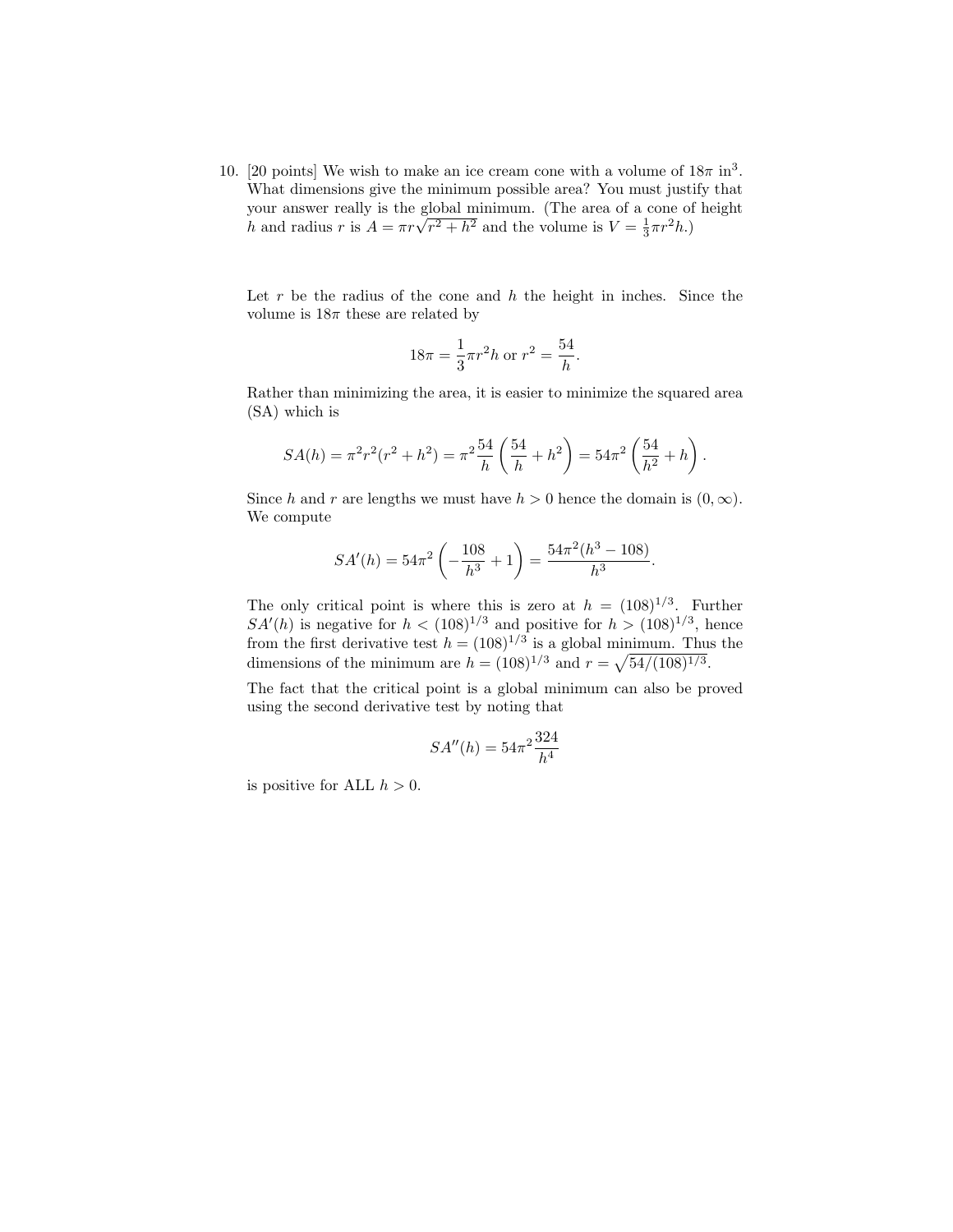11. [20 points] The volume of a cone is  $\frac{1}{3}\pi r^2 h$  where r is the radius and h is the height. Suppose the radius and height of a cone are changing with time. In particular the radius is increasing at a constant rate of 2 cm/s while the height is decreasing at a constant rate of 3 cm/s. When the radius is 4cm and the height is 6cm at what rate is the volume changing?

Since  $V = \frac{1}{3}\pi r^2 h$  holds for all time, we have

$$
\frac{dV}{dt} = \frac{1}{3}\pi \left(2rh\frac{dr}{dt} + r^2\frac{dh}{dt}\right).
$$

Hence when  $r = 4$ ,  $h = 6$ ,  $\frac{dr}{dt} = 2$  and  $\frac{dh}{dt} = -3$  we have

$$
\frac{dV}{dt} = \frac{1}{3}\pi (2 \cdot 4 \cdot 6 \cdot 2 + 4^2 \cdot (-3)) = 16\pi.
$$

So the volume is increasing at  $16\pi \text{ cm}^3/\text{sec}$ .